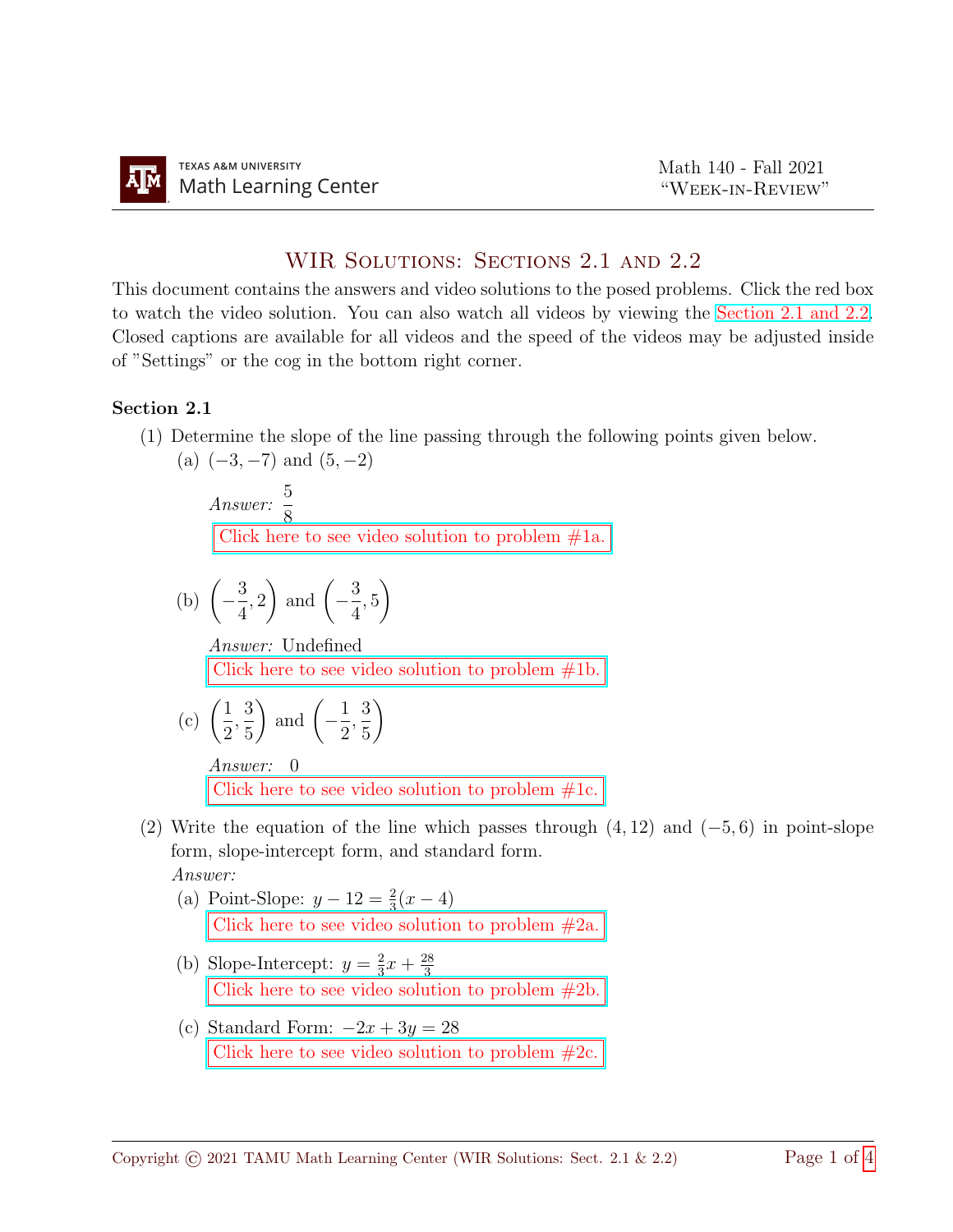- (3) Write the equation of the line which passes through  $(-2, 31)$  and has an undefined slope in point-slope form, slope-intercept form, and standard form.
	- Answer:
	- (a) Point-Slope: Not Possible [Click here to see video solution to problem #3a.](https://www.youtube.com/watch?v=kJ-fdEfpp_g)
	- (b) Slope-Intercept: Not Possible [Click here to see video solution to problem #3b.](https://youtu.be/kJ-fdEfpp_g?t=163)
	- (c) Standard Form:  $x = -2$ Click here to see video solution to problem  $#3c$ .
- (4) Write the equation of the line which passes through  $(-2, 31)$  and has a slope of zero in point-slope form, slope-intercept form, and standard form. Answer:
	- (a) Point-Slope:  $y 31 = 0(x + 2)$ [Click here to see video solution to problem #4a.](https://www.youtube.com/watch?v=KVJOeeLVmSE)
	- (b) Slope-Intercept:  $y = 31$ [Click here to see video solution to problem #4b.](https://youtu.be/KVJOeeLVmSE?t=139)
	- (c) Standard Form:  $y = 31$ [Click here to see video solution to problem #4c.](https://youtu.be/KVJOeeLVmSE?t=202)
- (5) Determine, without the aid of a graphing calculator, the x- and y-intercepts for  $5x - 8y = 13$ .

Answer:

- (a) *x*-intercept:  $\left(\frac{13}{5}\right)$  $(\frac{13}{5},0)$ [Click here to see video solution to problem #5a.](https://www.youtube.com/watch?v=H2jig6LHK4k)
- (b) y-intercept:  $(0, -\frac{13}{8})$  $\frac{13}{8}$ [Click here to see video solution to problem #5b.](https://youtu.be/H2jig6LHK4k?t=145)
- (6) Given C is an integer, find the value of C so the line given by  $14x + 8y = C$  has an x-intercept of  $(4, 0)$ .

Answer:  $C = 56$ Click here to see video solution to problem  $#6$ .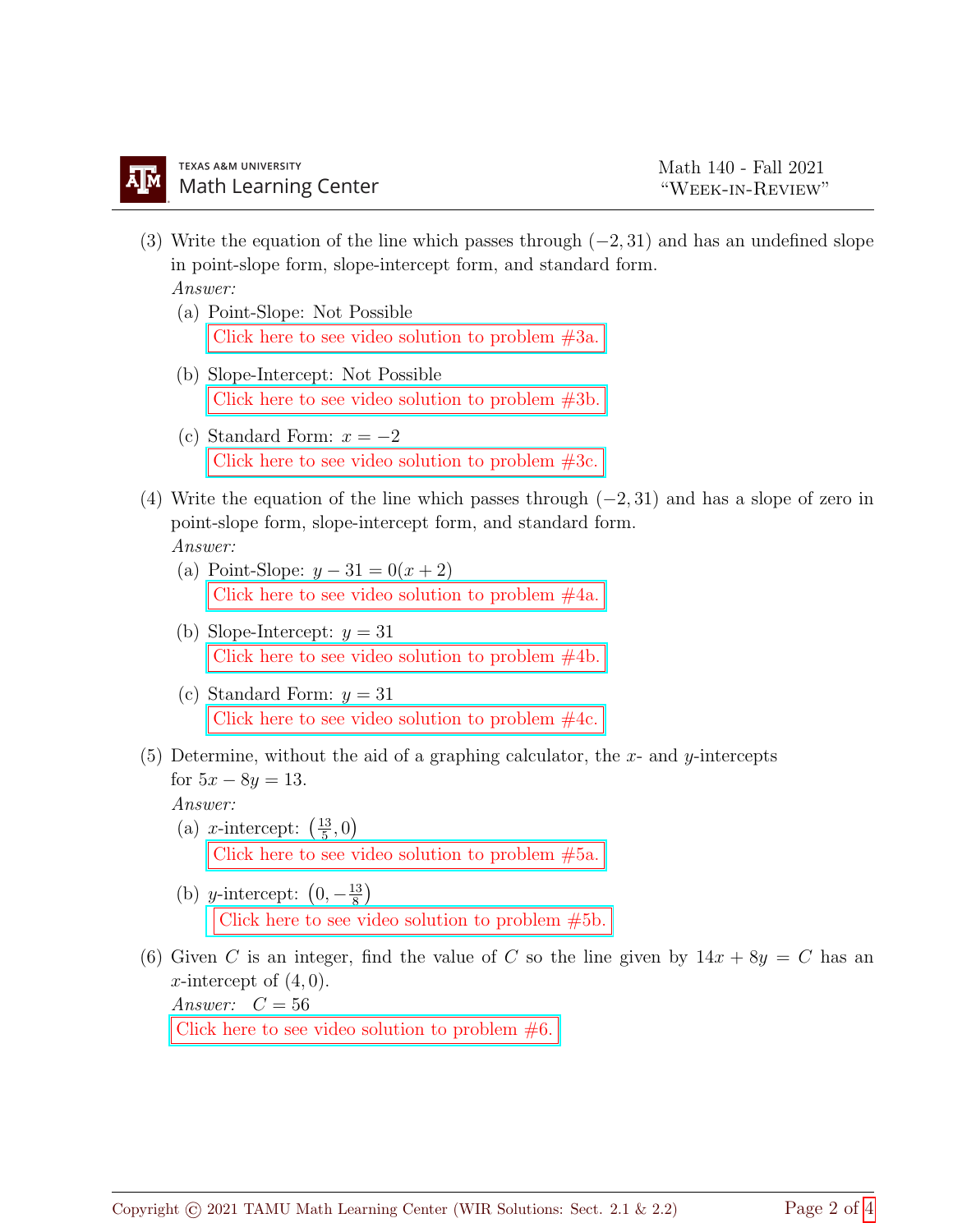(7) Without the use of technology, graph the line given by the equations below.

(a) 
$$
y = -\frac{3}{5}(x-1) + 4
$$

[Click here to see video solution to problem #7a.](https://youtu.be/I3Jst4b5Uos)

(b) 
$$
y = \frac{5}{2}x - 3
$$
  
\nClick here to see video solution to problem #7b.  
\n(c)  $x = 5$ 

[Click here to see video solution to problem #7c.](https://youtu.be/PHXsCn9mjbk)

- (8) Given the line  $5x 11y = 2$ ,
	- (a) if x increases by 7 units, what is the corresponding change in  $y$ ? *Answer: y* will increase by  $\frac{35}{11}$ [Click here to see video solution to problem #8a.](https://youtu.be/03uXUz6PV_I)
	- (b) if y decreases by 32 units, what is the corresponding change in  $x$ ? Answer: x will decrease by 70.4 units. [Click here to see video solution to problem #8b.](https://youtu.be/IVGIN-XnXQY)
- (9) Determine the slope of the line passing through the points  $(a, -3)$  and  $(5, 3a)$ , in terms of a. For what value(s) of a is the slope of the line undefined? Answer:  $a = 5$

Click here to see video solution to problem  $#9$ .

## Section 2.2

(10) An item initially purchased for \$3425 has a scrap value of \$250 after 8 years. Assuming the item is depreciating linearly with time, write the value of the item (in dollars) as a function of time (in years since purchase).

Answer: For 
$$
0 \le t \le 8
$$
,  $V(t) = -\frac{3175}{8}t + 3425$ , For  $t > 8$ ,  $V(t) = 250$ 

Click here to see video solution to problem  $#10$ .

- (11) A bicycle shop manufacturers small bicycle pumps for riders to mount to their bikes. The shop sells each pump for \$12. The cost of producing each unit is \$4.80. The fixed costs incurred by the division are \$50,000. Find:
	- (a) The shop's linear cost function for producing  $x$  small bicycle pumps. Answer:  $C(x) = 4.8x + 50000$ [Click here to see video solution to problem #11a.](https://www.youtube.com/watch?v=7Jn_NWJktkU)